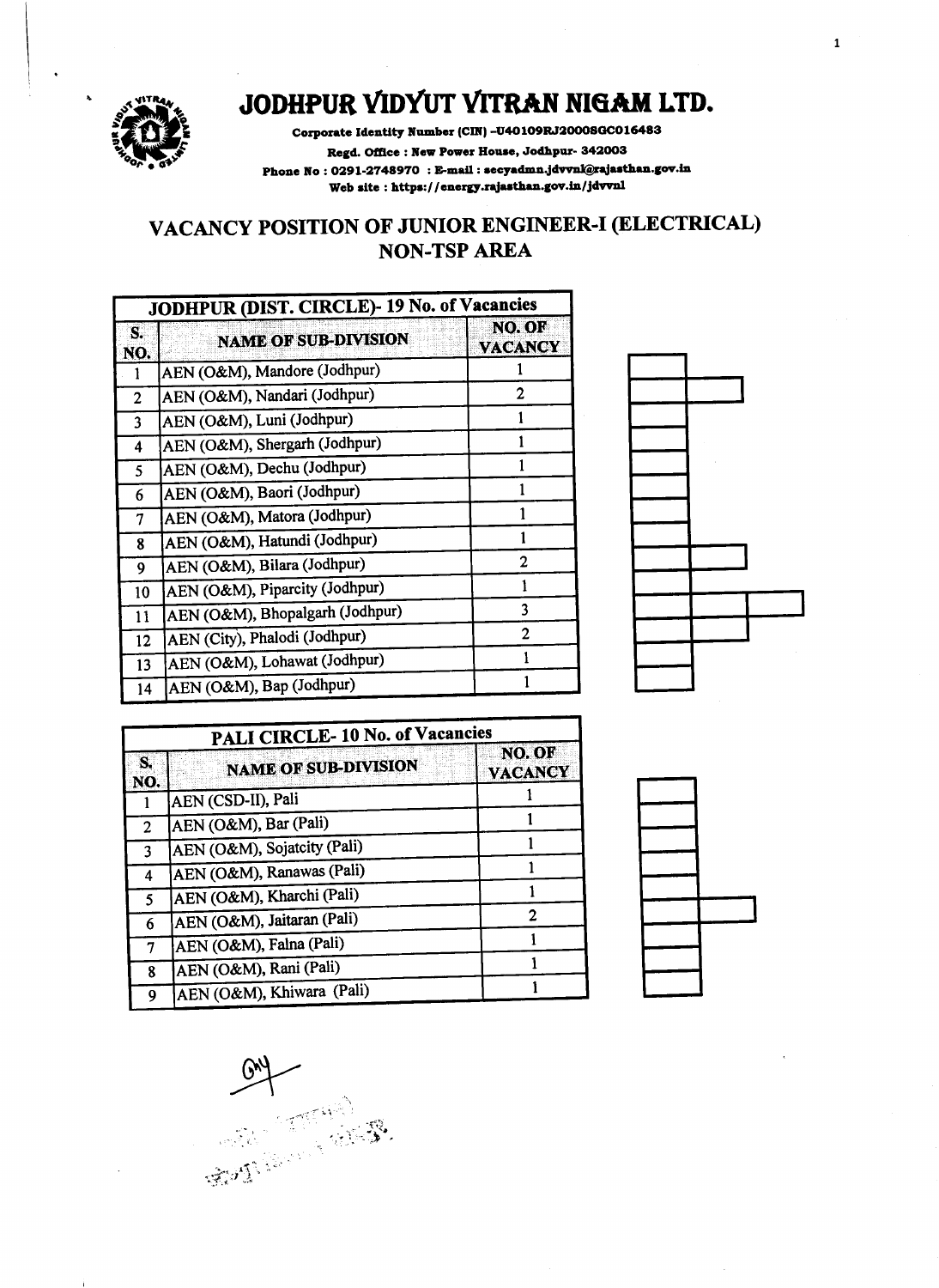|           | <b>SIROHI CIRCLE-4 No. of Vacancies</b> |                                 |  |
|-----------|-----------------------------------------|---------------------------------|--|
| S.<br>NO. | <b>NAME OF SUB-DIVISION</b>             | <b>NO. OF</b><br><b>VACANCY</b> |  |
|           | AEN (O&M), Sirohi                       |                                 |  |
| 2         | AEN (O&M), Jawal (Sirohi)               |                                 |  |
| 2         | AEN (O&M), Swaroopganj (Sirohi)         |                                 |  |
|           | AEN (O&M), Pindwara (Sirohi)            |                                 |  |

| <b>JALORE CIRCLE-14 No. of Vacancies</b> |                                 |                         |
|------------------------------------------|---------------------------------|-------------------------|
| S.<br>NO.                                | <b>NAME OF SUB-DIVISION</b>     | NO.OE<br><b>VACANCY</b> |
|                                          | AEN (O&M), Jalore               |                         |
| 2                                        | AEN (O&M), Bagra (Jalore)       |                         |
| 3                                        | AEN (O&M), Sayla (Jalore)       | 2                       |
| 4                                        | AEN (O&M), Umedabad (Jalore)    |                         |
| 5                                        | AEN (O&M), Bhinmal (Jalore)     | 2                       |
| 6.                                       | AEN (O&M), Ramseen (Jalore)     |                         |
| 7                                        | AEN (O&M), Bhadarna (Jalore)    |                         |
| 8                                        | AEN (O&M), Chitalwana (Jalore)  |                         |
| 9                                        | AEN (O&M), Jaswantpura (Jalore) |                         |
| 10                                       | AEN (O&M), Raniwara (Jalore)    |                         |
| 11                                       | AEN (O&M), Sankad (Jalore)      | 2                       |



| <b>BARMER CIRCLE-16 No. of Vacancies</b> |                               |                          |
|------------------------------------------|-------------------------------|--------------------------|
| S.<br>NO.                                | <b>NAME OF SUB-DIVISION</b>   | NO. OF<br><b>VACANCY</b> |
| 1                                        | AEN (City -I), Barmer         |                          |
| $\overline{2}$                           | AEN ( City-II), Barmer        |                          |
| 3                                        | AEN (Rural), Barmer           | 2                        |
| 4                                        | AEN (O&M), Ramsar (Barmer)    |                          |
| 5                                        | AEN (O&M), Biyad (Barmer)     |                          |
| 6                                        | AEN (O&M), Baytoo (Barmer)    |                          |
| 7                                        | AEN (O&M), Sheo (Barmer)      |                          |
| 8                                        | AEN (O&M), Gira (Barmer)      | 2                        |
| 9                                        | AEN (O&M), Dhorimana (Barmer) |                          |
| 10                                       | AEN (O&M), Chohtan (Barmer)   |                          |
| 11                                       | AEN (O&M), Serwa (Barmer)     |                          |
| 12                                       | AEN (O&M), Sindhari (Barmer)  |                          |
| 13                                       | AEN (O&M), Padru (Barmer)     |                          |
| 14                                       | AEN (O&M), Samdari (Barmer)   |                          |





 $\mathbf i$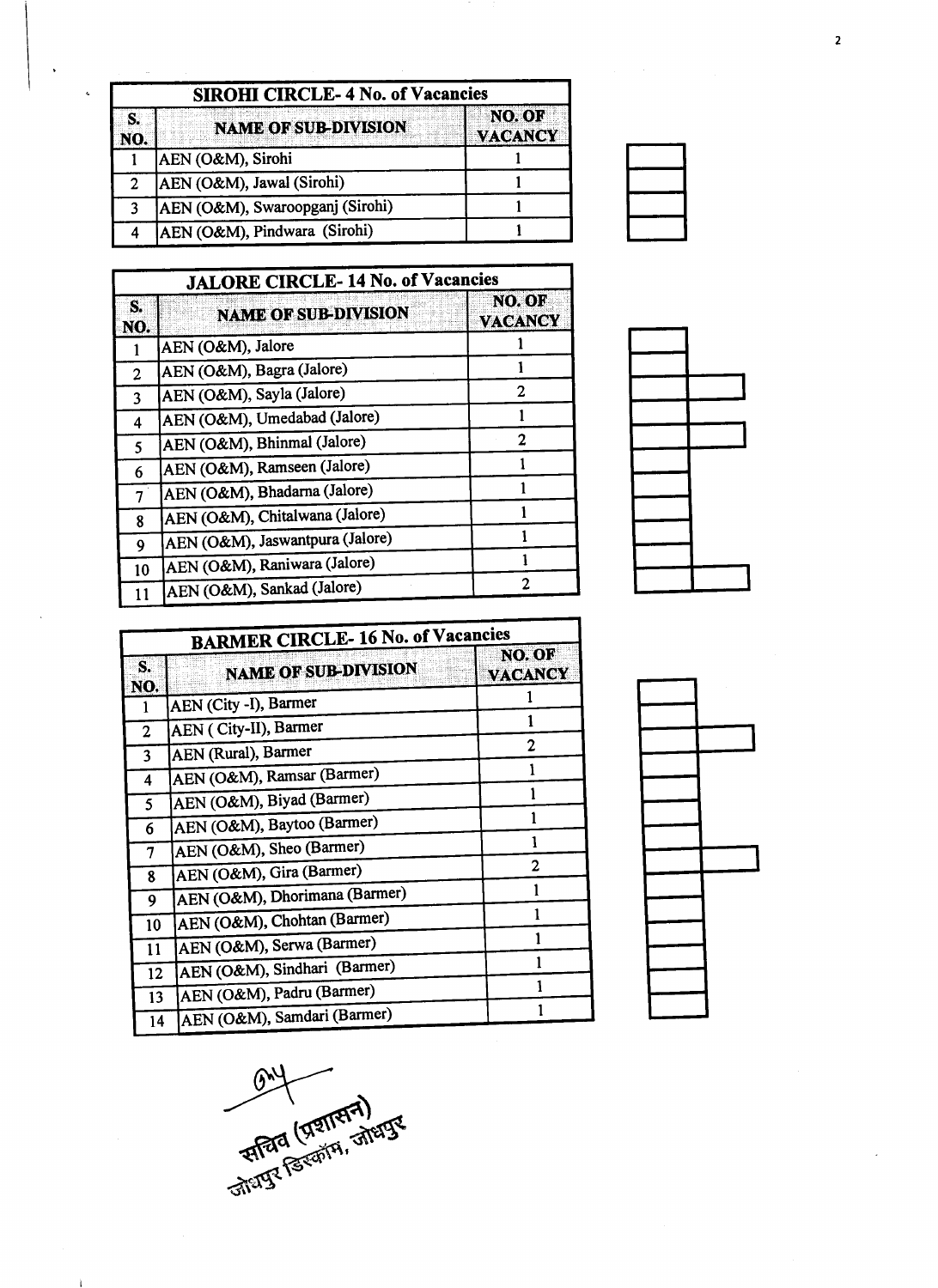| <b>JAISALMER CIRCLE- 7 No. of Vacancies</b> |                                  |                         |
|---------------------------------------------|----------------------------------|-------------------------|
| S.<br>NO.                                   | <b>NAME OF SUB-DIVISION</b>      | NO.OE<br><b>VACANCY</b> |
|                                             | AEN (O&M), Fatehgarh (Jaisalmer) |                         |
| $\overline{2}$                              | AEN (O&M), Chandan (Jaisalmer)   |                         |
| 3                                           | AEN (O&M), Mohangarh (Jaisalmer) |                         |
| 4                                           | AEN (O&M), Pokaran (Jaisalmer)   |                         |
| 5                                           | AEN (O&M), Nachna (Jaisalmer)    |                         |
| 6                                           | AEN (O&M), Bhaniyana (Jaisalmer) |                         |

 $\mathbf{v}$ 

 $\hat{\mathbf{v}}$ 

| <b>CHURU CIRCLE-18 No. of Vacancies</b> |                                     |                          |
|-----------------------------------------|-------------------------------------|--------------------------|
| S.<br>NO.                               | <b>NAME OF SUB-DIVISION</b>         | NO. OF<br><b>VACANCY</b> |
| 1                                       | AEN (City-I), Churu                 |                          |
| $\overline{2}$                          | AEN (City-II), Churu                | 1                        |
| 3                                       | AEN (Rural), Churu                  | $\overline{2}$           |
| 4                                       | AEN (O&M), Taranagar (Churu)        | 1                        |
| 5                                       | Aen (O&M), Sahwa (Churu)            |                          |
| 6                                       | AEN (O&M), Sadulpur (Churu)         | 1                        |
| 7                                       | AEN (Rural), Sadulpur (Churu)       | 1                        |
| 8                                       | AEN (O&M), Ratangarh (Churu)        |                          |
| 9                                       | AEN (Rural), Ratangarh (Churu)      |                          |
| 10                                      | AEN (Rural), Rajaldesar (Churu)     | $\mathbf 2$ .            |
| 11                                      | AEN (O&M), Sardarshahar (Churu)     |                          |
| 12                                      | AEN (Rural), Sardarshahar (Churu)   |                          |
| 13                                      | AEN (O&M), Bhanipura (Churu)        | 1                        |
| 14                                      | AEN (O&M), Bhadasar Dikhnad (Churu) | 1                        |
| 15                                      | AEN, (O&M), Bidasar (Churu)         |                          |
|                                         | AEN (O&M), Chhapar (Churu)          |                          |
| 16                                      |                                     |                          |



| BIKANER (DISTT. CIRCLE)- 10 No. of Vacancies |                                       |                          |
|----------------------------------------------|---------------------------------------|--------------------------|
| S.<br>NO.                                    | <b>NAME OF SUB-DIVISION</b>           | NO. OF<br><b>VACANCY</b> |
|                                              | AEN (O&M), Khajuwala (Bikaner)        |                          |
| $\mathbf{2}$                                 | AEN (O&M), Chhatargarh (Bikaner)      |                          |
| 3                                            | AEN (O&M), Napasar (Bikaner)          |                          |
| 4                                            | AEN (Rural), Bikaner (Bikaner)        |                          |
| 5                                            | AEN (O&M-I), Sridungargarh (Bikaner)  |                          |
|                                              | AEN (O&M-II), Sridungargarh (Bikaner) |                          |
| 6                                            | AEN (O&M), Upni (Bikaner)             | 2                        |
| 7                                            | AEN (O&M), Nokha (Bikaner)            |                          |
| 8                                            |                                       |                          |
| 9                                            | AEN (Rural), Nokha (Bikaner)          |                          |



AV (STIFFIF)